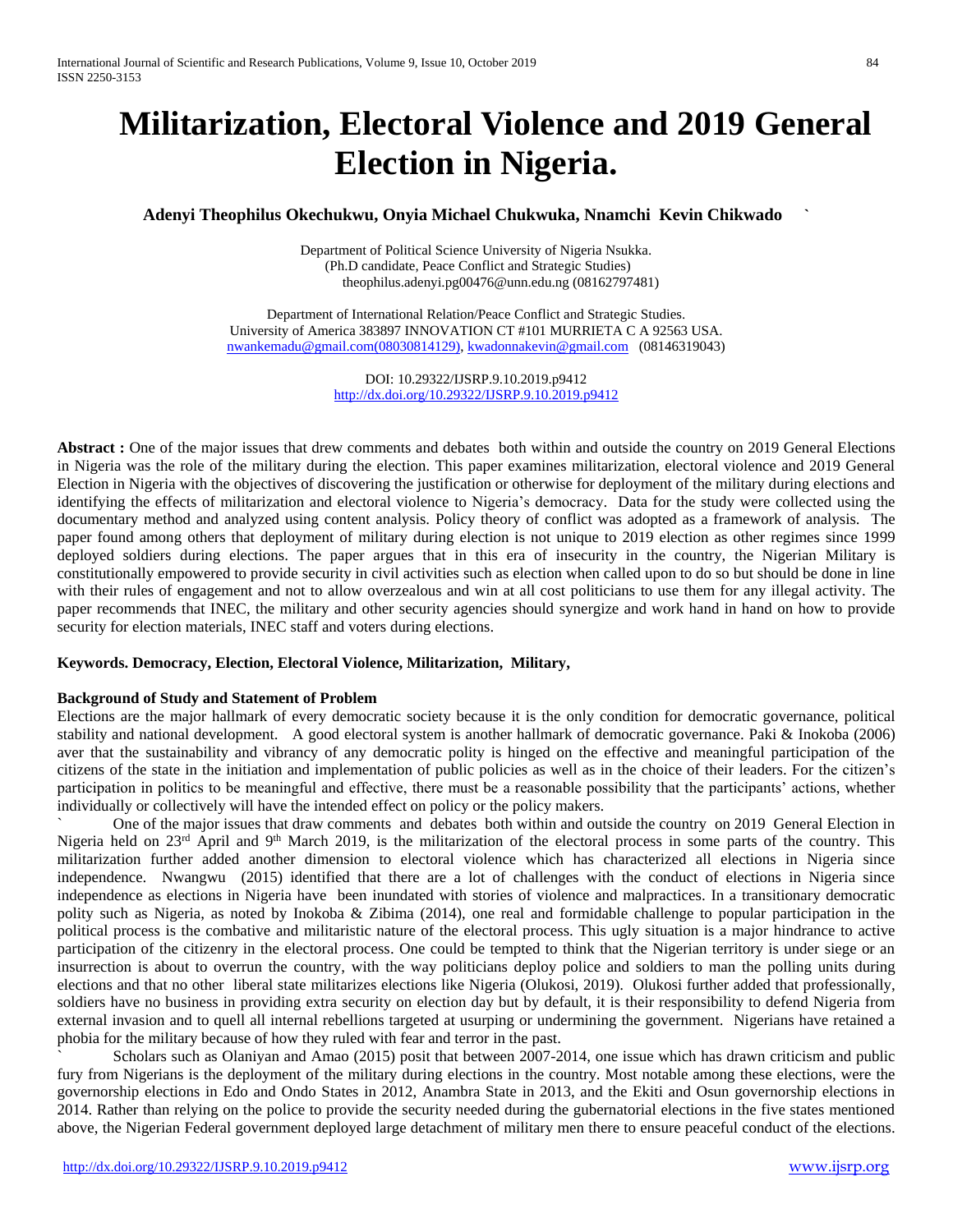Hounkpe & Gueye (2010) argue that election security constitutes a major component of the electoral process but in respect of emerging democracies, it has been hampered by series of factors, which include; faulty legal framework, poor technical management of elections, poor management of competition and opposition, poor management of electoral disputes, and past roles of security forces. This scenario made Igbuzor (2010) to lament that because of the greed and desperation for power, the political actors in Nigeria have decided to re-engage soldiers outside their constitutional duties without giving a damn about the potential implications. According to Olokor (2019), even the nation's electoral umpire, the Independent National Electoral Commission (INEC) admitted that soldiers and armed gangs were used to intimidate and unlawfully arrest its staff during the recent governorship election held on March 9, 2019, in Rivers state. The commission also expressed its displeasure with the role played by soldiers and armed gangs in Rivers State through its National Commissioner and Chairman of its Information and Voter Education Committee, Festus Okoye who disclosed that:

"Collation centres were invaded by some soldiers and armed gangs resulting in the intimidation and unlawful arrest of election officials, thereby disrupting the collation process. The commission therefore condemned the role played by some soldiers and armed gangs in Rivers State who disrupted the collation process and attempting to subvert the will of the people.

However, the Chief of Army Staff, Lt. Gen Tukur Buratai in reaction to the allegations said that the military kept to their promise of ensuring that her men were above board during the election. The Army Chief further added even though the election of 23rd February cannot entirely be exonerated from rigging, but such did not come from the angle of the military. The Army Chief avers that with the commendable performance of the Nigerian Army in the 2019 General Election and considering the threat of insurgents and the high level of desperation usually expressed by politicians, which in most cases lead to violence, the military may have just secured a new duty in election conduct in Nigeria (Chukwudi, 2019). However, pundits and rights activists strongly argue that an election is a civil matter that civil authorities like the police should play a role and not the military (Chukwudi, 2019).

` Militarization of election has been a recurring decimal in Nigeria's elections in the last decade and this has happened during the regimes of the two political parties that had captured power at the presidency since return to democracy in 1999. Oyeyipo & Oluku (2019) reported that in 2014, the PDP-led government deployed platoons of armed soldiers to Ekiti State for the gubernatorial election. A week before the election, the army banned two APC governors namely Adams Oshiomhole and Mr. Rotimi Amaechi from entering Ekiti State. During the election the voters were subjected to horrendous harassment by the armed troops. Oyeyipo & Oluku (2019) further reported that a House of Representatives member representing Nsukka/Igbo-Eze South Federal Constituency of Enugu State, Hon. Asadu Patrick, in his motion at the floor of the house after 2019 elections expressed disappointment over the involvement of military men in the election and called for the probe of the militarization by the House. Hon Asadu alleged that the Army Chief directed commanders and soldiers on how to operate during elections without any recourse to the relevant laws or the National Assembly and as an evidence referred to a Thisday Newspaper article of January 20, 2019, where the Chief of Army Staff, Gen. Tukur Yusuf Buratai, was quoted to have said that Nigerian Army cannot disobey any order given by the president," when President Muhammadu Buhari gave the shoot-to-kill ballot box snatchers order (Oyeyipo & Oluku, 2019) ,

In another development Oyeyipo & Oluku (2019) reported that one of the 2019 election observers Integrity Friends for Truth and Peace Initiative (TIFPI) in their preliminary reports on the elections observed that there was alleged involvement and interference by men in Army and other security uniforms in elections in Imo, Rivers, Zamfara, Kaduna, Akwa Ibom, Edo, Kogi, Lagos, Kaduna, Kano and Ogun states where some politicians deployed their personal security attaches to disrupt elections on various fronts. It was also noted by the observer group that there must have been also the use of fake soldiers and infiltration of some of the security formations and suggested that the military authorities should investigate and bring to justice any of its men that may have interfered in the election in any of these states including possible infiltration in their circles. It is in the light of these that this paper examines militarization, electoral violence and 2019 General Election in Nigeria, with objective of discovering the justification or otherwise for deployment of the military during elections and its effects on Nigeria's democracy.

# **Conceptual clarification**

# **Militarization**

Bonn International Center for Conversion (2019) posits that militarization is a difficult term with many interpretations and definitions. From a qualitative perspective, militarization means to gear a state or a society toward the needs of a military environment or to subject a community to military requirements. In quantitative terms, militarization means that a state or an area is furnished with military personnel or military equipment and the necessary funds for that purpose. BICC (2019) further defines the concept as the process by which a [society](https://en.wikipedia.org/wiki/Society) organizes itself for [military](https://en.wikipedia.org/wiki/Military) conflict and [violence.](https://en.wikipedia.org/wiki/Violence) Farzana (2005) notes that militarization as a process normalizes the use of coercive structures and practices in all forms of social interaction and institutions. It is an ideology that privileges coercion, glorifies military power in the name of state security, institutionalizes methods of overlooking the due process of law, and criminalizes dissent in the interest of national security (Farzana, 2005)

Uyangoda (2005) posits that it is the use of military power and force to solve political and social problems: it implies not just the deployment, threat or use of force, but also defining political and social conflicts problems that can be put down by force. When militarization operates at the national level, the ruling elites use militarist policies to maintain themselves in power. They resort to ideologies of militarism as a mechanism for state-building even though it is anti-democratic, and sometimes bordering on fascism. Mapuva (2010) posits that abuse of political offices in many African countries have been on the increase in recent years. This has been as a result of incumbent leaders trying to cling to power for a number of reasons ranging from prospects of arrest for human rights violations to being unable to contend with being an ordinary citizen. Through sinister machinations, political leaders have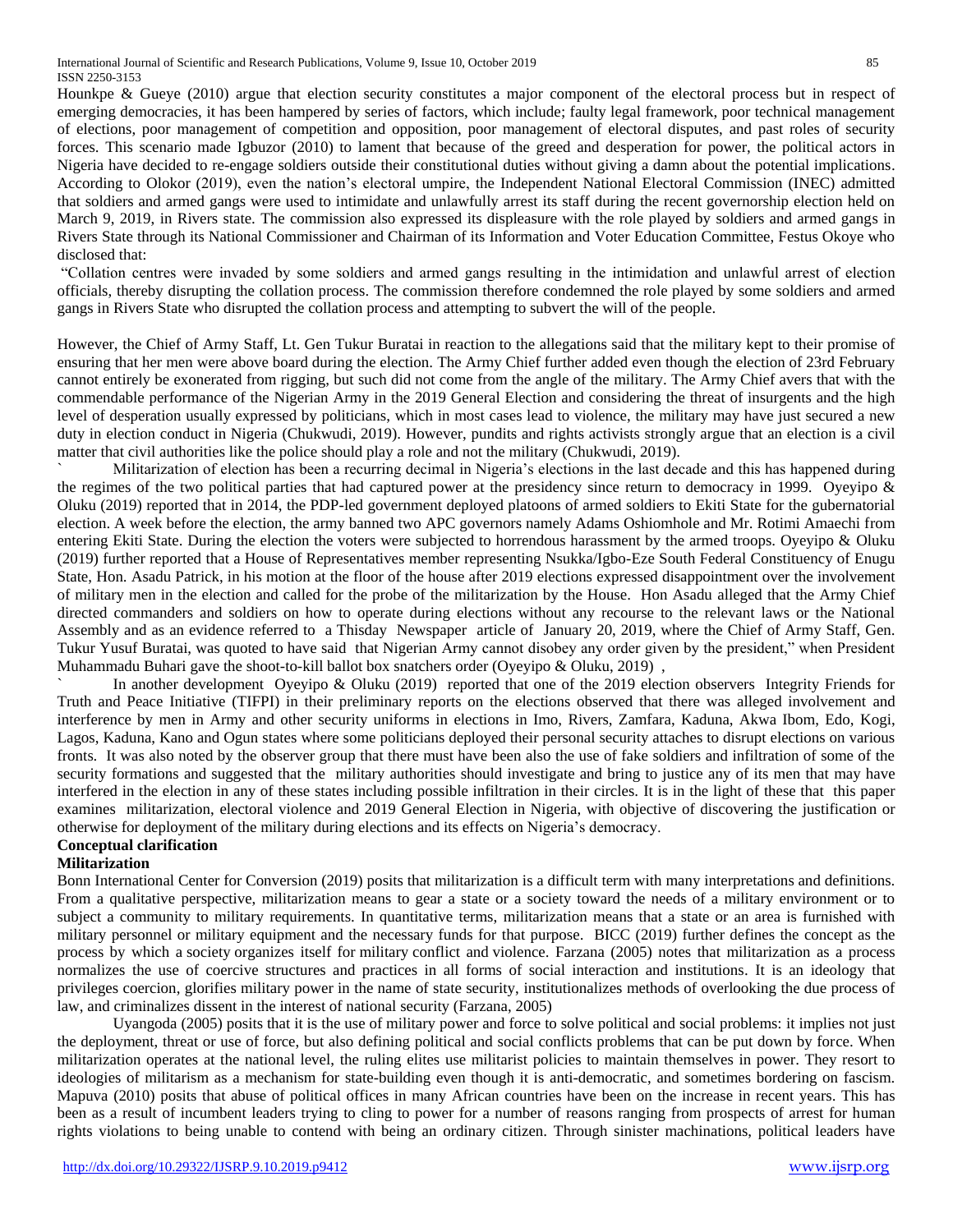employed a range of tricks and gimmicks such as militarization to rig elections. Khabele & Zounmenou (2011) noted that while there had been some progress in West Africa towards shedding the dark history of militarism that spanned the sub-region in the 1960s-1980s and embracing democratization, militarization remains a ghost that has haunted the democracy project that began in the region in the 1990s.

#### **Electoral violence**

The Nigerian experience with elections and electoral violence dates back to her colonial epoch, and since the attainment of independence, elections have been posing greatest security concerns especially over how to give security to election staff, materials needed for the elections as well as the voters and the candidates standing for the elections (Orji, 2014). Igbuzor (2010) sees electoral violence as any act of violence in the course of political activities. Nwolise (2007) defines it as acts or threats physically, psychologically, and structurally, aimed at intimidating, harming, blackmailing a political stakeholder before, during and after an election. Electoral violence according to him could occur in the form of physical assault, assassination of political opponents or people perceived as a threat to one's political ambition, burning down of public or opponents' properties, partisan harassment by security agents, arrests, forceful dispersal of rallies, or shooting, wounding or killing of people. kidnapping and hostage-taking, bombing of infrastructure, forceful disruption by thugs of political and campaign rallies, destruction of ballot boxes and ballot papers by thugs or partisan security agents. (Nwolise, 2007). `Fischer (2002) gave further insight into what electoral violence is and noted that it is any random or organized act that seeks to determine, delay, or otherwise influence an election with violence such as physical assault, forced "protection," blackmail, destruction of properties, or assassination.

Obakhedo (2011) argues that electoral violence is one of the greatest obstacles in Nigeria as it occurs within party (intra-party) and outside the party (inter-party). This affects the quality of election (outcome) results in the electoral system, the rule of law and democratic practice in Nigeria. Electoral violence affects the rating of elections "free and fair" as well as transparent by foreign observers. According to Sesan, (2012) electoral violence has really discouraged citizens' participation in the political process in many states. Uwa and Ologunowa (2013) posit that Nigeria is a heterogeneous country with diverse and overlapping religious and ethnic divisions. Nigerian culture is as diverse as its population, which is estimated to be around 180 million. With the regaining of political process in 1999 after over thirty (30) years of military rule, Nigeria looked set for a return to stability and the regaining of its position in the comity of nations particularly in Africa, however, this was not to be because since 1999 elections, the level and magnitude of electoral and political violence has risen and the political elites have often converted poverty ridden unemployed Nigerian youths into ready made machineries for the perpetration of electoral violence. This as noted by Uwa and Ologunowa is linked to the political system and institution that allow political elites to forming the bulk of the sponsors and perpetrators of electoral violence. Furthermore Hoglund (2006) observes that electoral violence can emerge from a variety of sources, such as state actors (military and police), political parties, guerrilla/rebel groups, and militia and paramilitary groups. However, political parties both those who hold government positions and the opposition have been key organizers of electoral violence. Political parties have also been known to pay thugs or make use of the youths wing to carry out the violence, and thus violent clashes became an element in the run up to elections (Hoglund, 2006). In the same manner, Biegon (2009) observes that a fragile state with weak political, economic and social systems is more prone to plunge into electoral violence which in turn makes the state more fragile and weaker.

# **Theoretical framework**

## **Policy Theory of Conflict**

This theory was developed by Adenyi Theophilus Okechukwu in 2016 in his book titled: *Elements of Peace Studies and Conflict Resolution*. The main tenet of this theory is that bad policy whether public policy or policy from private individuals trigger conflict which in turn leads to loss of lives and properties both at inter-personal, national and international levels. The assumption of the theory is that bad, abhorrent, detested and unfair policies can lead to a violent conflict. The theory seek to explain why some programme of action of government instead of bringing peace and cordiality, and atmosphere of cohesion and tranquility may lead to bitterness, animosity, resentment, malice and acrimony and thereby bring about conflict which often is destructive and intractable due to the bias, preconceived notion, favoritism, partiality of the policy formulators against a particular group or individuals especially in the distribution of limited resource, power sharing, resolution approach to conflict among others (Adenyi, 2016) .

`Policy as noted by the theorist is a statement or programme of action of government, institutions or individuals towards the realization and attainment of a goal or objective. In the process of formulation of a policy, policy makers (government and individuals) in most cases formulate it to achieve a particular objective and in so doing, when it favours a particular group in the society and dis-favour others especially public policy that emanates from government. The group or person/persons that the policy favours may capitalize on it to suppress and intimidate the disfavoured group or persons and thus creating conflict. In most cases the policy formulators formulate the policy to favour a particular person or group simple because they or he/she is at the corridor of power or close to government without evaluating the consequences, just to achieve a particular objective. Such policy in most cases are influenced by the group or individual(s) it favoured to enable them achieve their parochial interest and thus create conflict which if not resolved or prevented on time may become violent and destructive. Whenever such policy is formulated, the group, individual or individuals that the policy discriminates against or disfavours will show disenchantment and resistance against the implementation of the policy and may employ every means such as demonstration and violence to express their rejection or grievances and which may degenerate into an intractable dimension. Government being the formulators of the policy (public policy) will in turn resort to the use of conflict suppression mechanism by mobilizing all its apparatus such as the police, army and bureaucrats to enforce compliance with the policy against the agitating group or individual(s). In some case government often infiltrate the disfavoured group and use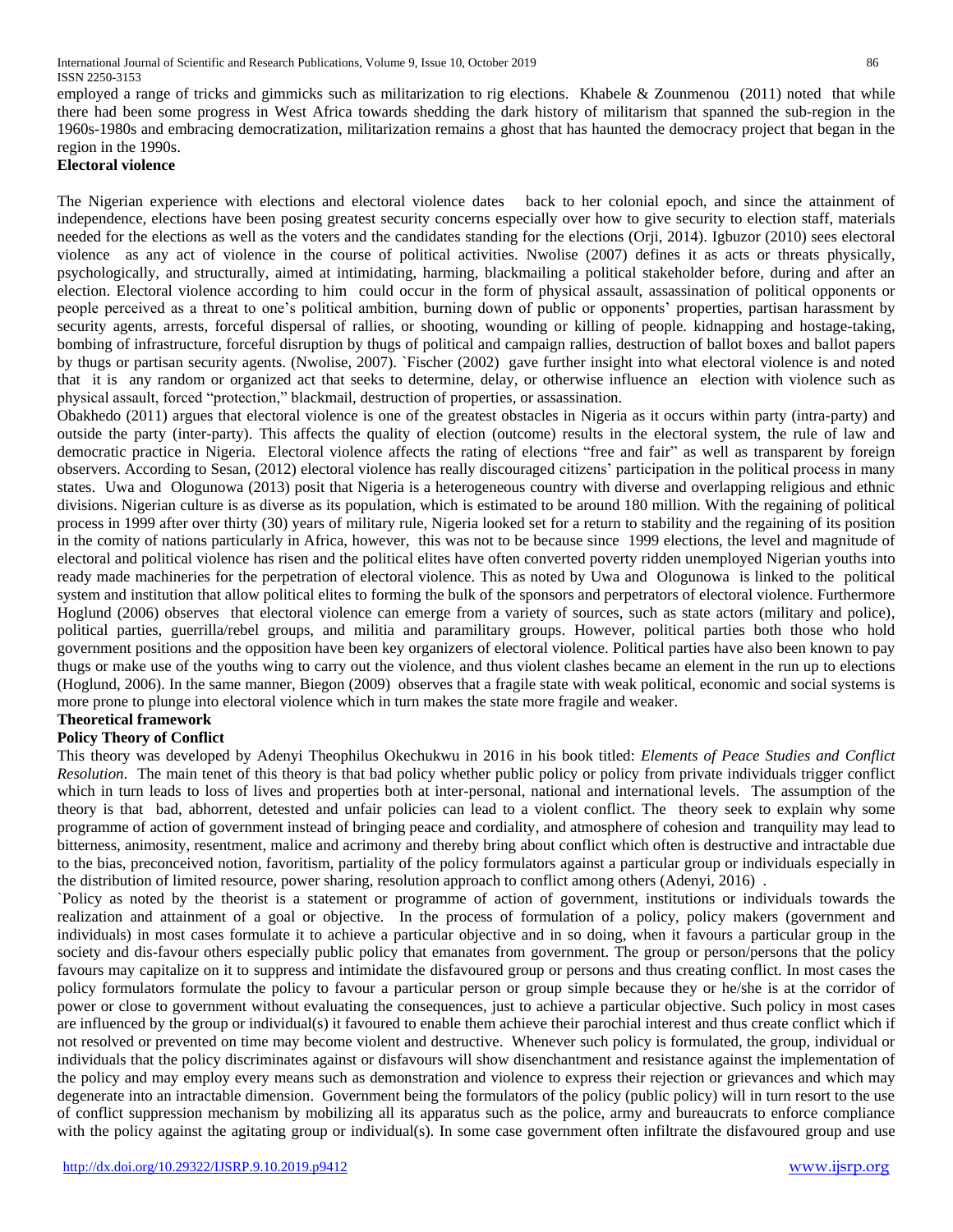International Journal of Scientific and Research Publications, Volume 9, Issue 10, October 2019 87 ISSN 2250-3153

some of them to whittle down their opposition and resentment to the policy after which the moles are rewarded with appointment or financial rewards.

Policy when formulated requires an extensive evaluation and appraisal so as to remove all the would be grey hairs for the benefit of all and sundry but when the reverse is the case, the consequences will disastrous. Adenyi (2016) further noted that bad policy can lead to both physical and structural violence as well as negative peace. The theorist gave instances of where bad policies have led to conflicts to include:

- 1. The policies of the West led by the United States against the Eastern European blocs led by the Soviet Union and vice versa that led to the negative perception that precipitated the cold war from 1945 to 1989 which led to the rivalry between capitalist states against socialist/communist states and which divided the world into two ideological blocs, inspite of the fact that the United States and USSR played leading role together to end the WWII and the defeat of Nazi Germany.
- 2. The United States of America's policy under ex-President George Bush Jnr against the government of Saddam Hussein of Iraq and against extremists and fundamentalists in the Middle East which led to the unilateral invasion of Iraq by the U S, which in turn gave rise to sectarian violence and terrorist activities in the region. It also led to crackdown on Islamic fundamentalists and extremists and their imprisonment or detention without trial at the famous "*Guantanamo Bay*", and which the entire Muslim world detest and abhors.
- 3. The US policies against the State of Palestine in favour of Israel on the statehood of the former as well as the occupied West Bank which the U S and her allies have continued to use their veto powers at the United Nation to block the recognition of Palestine as a Sovereign State and which is responsible for all the criminalities, agitations, hatred among others against the U S interest and their allies in the region and among Muslim world. So also is the cruel and abominable 9/11 terror attack in USA in 2001 was an unfortunate reactionary measures by al Qaeda against US policies. The recent recognition of the Jerusalem as the capital of Israel by President Trump administration inspite of disapproval from the United Nations is another example where bad policies cause conflict.
- 4. In Nigeria, it was the bad policies of former President Olusegun Obasanjo in handling agitating groups that exacerbated militancy in the Niger Delta region of Nigeria as well as the destruction of Odi and Zaki Biam communities.
- 5. The inter/intra communal war/conflict between Oruku and Umuode communities of Enugu State which has continued to threaten the peace of the state due to the unpopular, biased, discriminatory and divisive policies of past governments in the state against Oruku people which seek to expel, drive, eject and uproot them from their ancestral home at Aguefi land which is the entire right hand side of the community so as to establish Umuode people there as an autonomous community inspite of the fact the Orukus who are the aborigines in the area constituted over seventy nine percent (79%) of the entire habitation in Aguefi land.
- 6. The Aguleri/Umureli conflict which was triggered by the colonial flawed policies on land especially as it affected Otuocha Land.
- 7. The above examples among others are instances where bad policy precipitated, triggered and exacerbated conflicts some parts of the world.

The theory is used in this work to explain why the deployment of the military during elections as a policy has attracted condemnation, misgiving and ill-feelings among the political class especially the opposition parties as such policy is meant to favour the ruling party against the opposition parties. This scenario played out during 2015 election when the former government now the opposition party (PDP) in the country use same military during the General Election of that year and also 2019 under the current regime.

`As explained in the theory that a group that a policy favours may capitalize on it to suppress and intimidate the disfavoured groups and thus creating conflict. In 2019 General Election, where there were violent clashes were states and constituencies where the opposition held as their strong hold because they resisted militarization policy. Another justification for the application of the theory here paper is that while the opposition parties are crying foul of the militarization process, the ruling party and their friendly opposition parties hailed the deployment of the military during the election.

## **Methodology**

Data for the study was sourced from secondary sources such as institutional and official documents, journals, articles, textbooks, newspapers, magazines and other written materials that contain information on the conflict while analysis of the data generated was done using content analysis.

# **Data Analysis**

`

## **The justification for deployment of the military during elections**

Despite wide spread condemnation of the military for militarizing elections in Nigeria especially in 2019 general elections, some schools of thought argued that the military has a duty in an election as provided by the law, one of the proponents is a Civil Society Organization; International Society for Civil Liberties & the Rule of Law (Intersociety, 2015) whose report affirmed that having perused and ransacked the 320 sections of the Constitution of the Federal Republic of Nigeria 1999 with its last amendments, they could not come across in the same Constitution where a section frowns at the involvement of the military in elections in Nigeria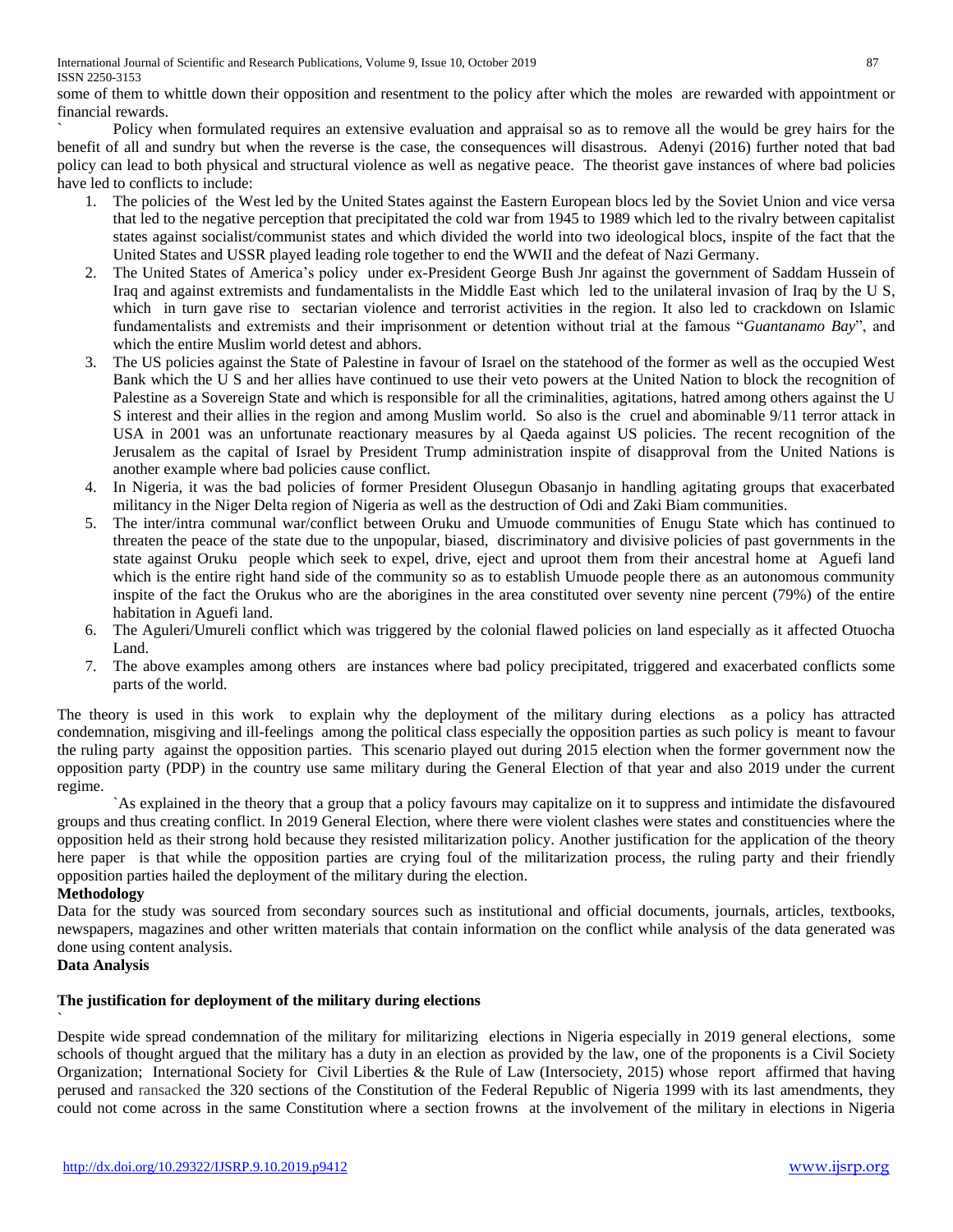International Journal of Scientific and Research Publications, Volume 9, Issue 10, October 2019 88 ISSN 2250-3153

whether staggered elections, by elections, run-off or general elections. The Armed Forces according to them were constitutionally empowered with the following duties:

- Defending Nigeria from external aggression"(S. 217 (2) (a),
- Maintaining Nigeria's territorial integrity and securing its borders from violation on land, air or sea" (S. 217(2)
- Suppressing insurrection and acting in aid of civil authorities to restore order when called upon to do so by the President, subject to such conditions as may be prescribed by an Act of the National Assembly" (S. 217 (2) (c);
- And "performing such other functions as may be prescribed by an Act of the National Assembly" (S. 217(2)
- Section 218 of the same Constitution clearly provides: "The powers of the President as the Commander-in-Chief of the Armed Forces of the Federation shall include powers to determine the operational use of the armed forces of the Federation".
- Supplementary Section 26, under Part 1 of the Third Schedule to the Constitution provides that "The National Security Council (which includes the Chief of Defense Staff as the head of the armed forces and the National Security Adviser) shall have powers to advise the President on matters relating to public security including matters relating to any organization or agency established by law for ensuring the security of the Federation".
- In Supplementary Section 17 of Part 1 of the Third Schedule, the Constitution provides that the National Defense Council shall have power to advise the President on matters relating to the defense of the Sovereignty and territorial integrity of Nigeria".
- In Section 8(3) of the Armed Forces Act of the Federation under its Part 3, the operational use of the armed forces by the President is defined to include the use of the armed forces in Nigeria for the purpose of maintaining and securing public safety and public order."

The News Express on its editorial column of  $21<sup>st</sup>$  February, 2015 reported that the armed forces of the country are constitutionally conferred with defence and security roles in Nigeria internally and externally and that the Armed Forces of Nigeria have never been involved in the duty of conducting elections in Nigeria's polling units or electoral wards. They have never been sighted in any polling unit except where public safety is under threat or breached. They have never been part of INEC's ad hoc staff or in collection, collation, declaration and announcement of results of elections. It is also a truism that Nigeria is in a state of intra state war and gross security threats requiring military watchdog round the clock. The roles played by the military in Nigeria during polls are purely in defense and security of Nigeria's internal and external protections.

` From the military circle, Oghenahogie (2019) reported that the Chief of Defence Staff (CDS), General Abayomi Gabriel Olonisakin, on Thursday 4<sup>th</sup> April, 2019 justified the deployment of officers and soldiers for the conduct of 2019 Nigerian general elections which the CDS referred to as a legitimate duty occasioned by the prevailing situation in the country. According to Oghenahogie the CDS in an orientation programme for new National Assembly members elect said that the deployment of troops in the elections, especially in Rivers State and other parts of the country is legal. According to him (CDS) "if military personnel were not deployed for the elections, the security of the country would have been jeopardized, adding that the crisis would have been worse . He also stated that the deployment of military personnel is constitutional and that the military personnel's role could be described as their "secondary responsibility". In the same manner, Ebonugwo & Kumolu (2019) reported that the Acting Director of Defense Intelligence Colonel Onyema Nwachukwu stated that the military especially the Nigerian Army performed creditably during the elections in line with the rules of engagement which defined their conduct and that the Army's role is contained in Section 271 of the 1999 constitution which stipulates that the military can be deployed to assist the police in the maintenance of law and order. The Director of Army Public Relations Col Sagir Musa debunked the allegation and vehemently contended that the Army did not engage in any partisan involvement during the elections and went further to describe the allegations as baseless. He reiterated the neutrality of the Army during the elections and further accused politicians of confusing members of the public by giving military uniforms to hoodlums to perpetuate violence during the elections. Col Sagir also stated that it is on record that th e Nigerian Army has been globally applauded by many individuals, foreign and local observers for its sacrifice/roles in creating an enabling environment for a secure, transparent and peaceful conduct of the election (Ebonugwo & Kumolu, 2019)

` . ` Okechukwu, Ugwu & Onu (2016) identified that in Ekiti State governorship election appeal, Justice Abdul Aboki, in his lead judgment held that "even the President of Nigeria has no powers to call on the Nigerian armed forces and to unleash them on peaceful citizens, who are exercising their franchise to elect their leaders. According to them, "Whoever unleashed soldiers on Ekiti State, disturbed the peace of the election of June 21, 2014; acted in flagrant breach of the constitution and flouted the provisions of the Electoral Act, which required an enabling environment by civil authorities in the conduct of elections.

## **Judicial pronouncements on militarization of elections in Nigeria**

**`**Judicial pronouncements on militarization of elections in Nigeria shows that the Courts have in several judgments frowned at the involvement of the military in elections. That is why the opponents of military deployment during election based their argument on the fact that it puts fear on the electorate and that there are subsisting judgments of courts barring the military from involving its personnel directly in elections in Nigeria. One of such judgments is a Federal High Court Sokoto Division judgment where Justice Aikawa in the suit marked: FHC/S/CS/29/2014 among others, restrained the President and Commander in-Chief of the Armed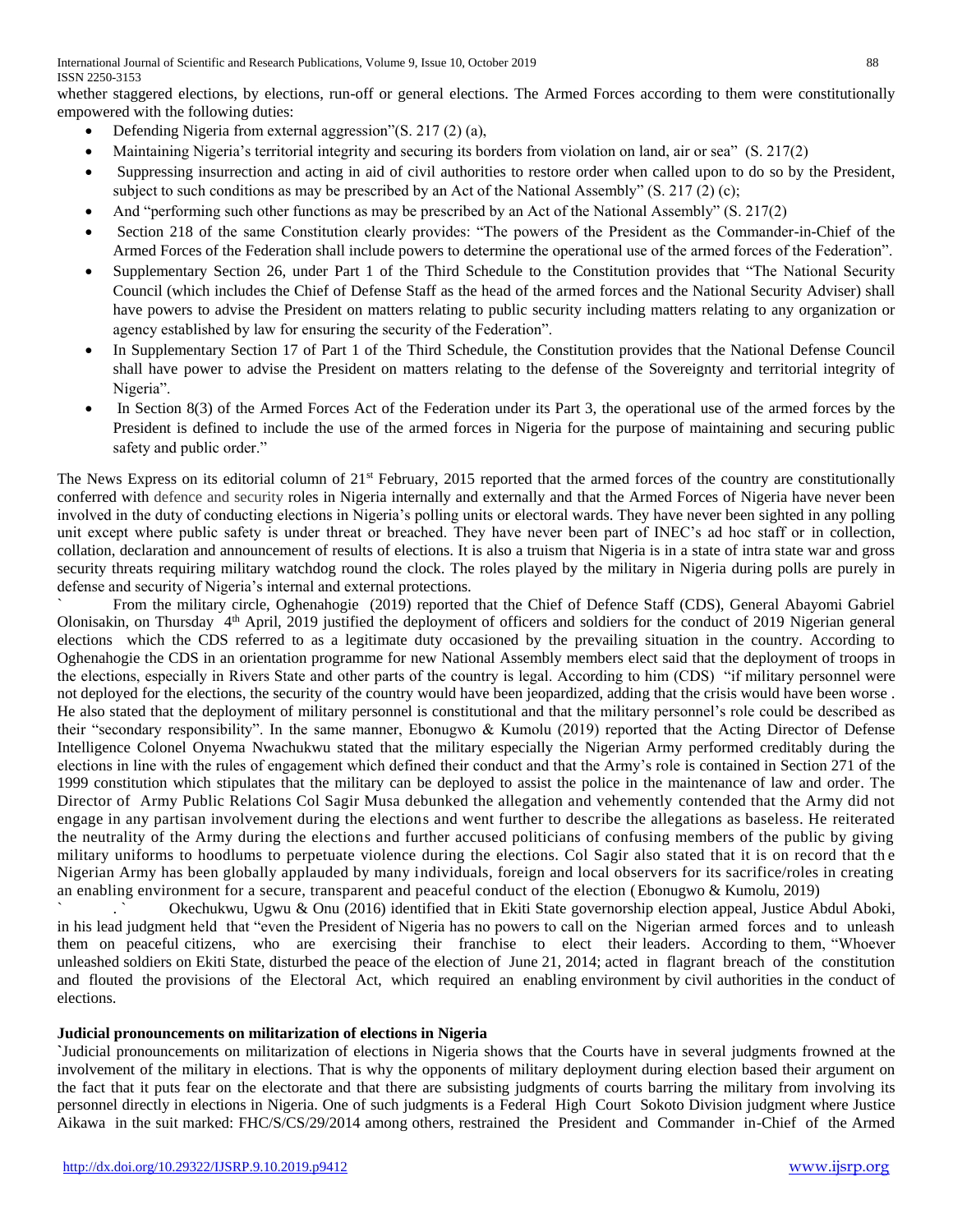Forces of the Federal Republic of Nigeria and INEC from engaging the service of the Nigerian armed forces in the security supervision of elections in any manner whatsoever in any part of Nigeria, without the Act of the National Assembly

` The Court of Appeal in Yussuf vs Obasanjo, 2005, 18 NWLR (PT956), 96, ruled that, "It is up to the police to protect our nascent democracy and not the military, otherwise the democracy might be wittingly or unwittingly militarized. This is not what the citizenry bargained for in wrestling power from the military in 1999. Conscious step or steps should be taken to civilianize the polity to ensure the survival and sustenance of democracy.

In another ruling in the case between Buhari and Obasanjo, 2005, 1 WRN 1 at 200, the same Court of Appeal held that "In spite of the non-tolerant nature and behavior of our political class in this country, we should by all means try to keep armed personnel of whatever status or nature from being part and parcel of our election process. The civilian authorities should be left to conduct and carry out fully the electoral processes at all levels." To stamp the authority of the two subsisting Appeal Courts judgments barring the military in elections as part of the laws of the land**.**

**`** The Supreme Court in Buhari v Obasanjo, 2005, 50 WRN 1 at 313, further held that "the State is obligated to ensure "citizens who are sovereign can exercise their franchise freely, unmolested and undisturbed"

#### **Effects of militarization and electoral violence to Nigeria's democracy**.

`

One of the effects of militarization, and electoral violence to Nigeria's democracy is voter's apathy. There was wide spread apathy on the side of Nigeria voters during the 2019 General Election and as Olukosi (2019) puts it militarizing the Nigerian elections indirectly contributed to low voter turnout. Because of the precedent of aggression in Nigerian soldiers, most electorates dread them to the extent that they do everything to avoid them. Out of the 72 million people that registered for the 2019 presidential election, only [35.6%](https://www.theguardian.com/world/2019/feb/26/muhammadu-buhari-to-claim-victory-in-nigerias-presidential-election) voted. The turnout is lower compared with the 44% that was recorded in 2015. Additional, militarizing elections in Nigeria may lead to the loss of life. In the just concluded presidential elections, soldiers [allegedly](https://www.pulse.ng/news/politics/army-explains-why-soldiers-killed-6-people-in-rivers-state/9ed9j6w) killed six [people](https://www.pulse.ng/news/politics/army-explains-why-soldiers-killed-6-people-in-rivers-state/9ed9j6w) who attacked them in Abonnema Town in Rivers state when soldiers are given too much room to participate in politics, there is a small but significant risk of untoward consequences.

| Location                                    | Incident                     | Source            |
|---------------------------------------------|------------------------------|-------------------|
| Presidential/National<br>Assembly           | 35 death                     | Civil<br>Liberty  |
| Election                                    |                              | Organisation      |
|                                             |                              | (CLO)             |
| Abonema Rivers State                        | Two soldiers killed          |                   |
| <b>INEC</b> office in Bori Rivers State     | Soldiers<br>beat up Party    | Ebuzor $(2019)$   |
|                                             | agents                       |                   |
| Umudo/Umuwala area of Owerri                | Thugs assisted by soldiers   | Ebuzor $(2019)$   |
|                                             | killed an opposition Party   |                   |
|                                             | agent                        |                   |
| In Ajaokuta, Kabba/Bunu, Olamaboro,         | thugs, assisted by soldiers  | Ebuzor $(2019)$   |
| Ijumu                                       | invaded polling units and    |                   |
|                                             | carted away ballot materials |                   |
| <b>INEC Office at Aba Road Portharcourt</b> | Soldiers allegedly invaded   | Ebonugwo<br>&     |
|                                             | office<br>the<br>and started | Kumolu (2019)     |
|                                             | partisan screening ov voters |                   |
| Presidential/National<br>Assembly           | 58 people killed with Rivers | Civil<br>Nigeria  |
| Election/ Governorship and House of         | State accounting for 30 of   | Society Situation |
| <b>Assembly Election</b>                    | the deaths                   | Room              |
| Kastina State                               | 20 people were abducted      | For<br>Centre     |
|                                             | including INEC<br>staff by   | Democracy<br>and  |
|                                             | unknown thugs                | Development       |
| Mile 2 Area of Lagos                        | A Centre for democracy and   | For<br>Centre     |
|                                             | Development observer was     | Democracy<br>and  |
|                                             | arrested by soldiers         | Development       |
| Akwa IbomState. Poling Unit 2 Afaha         | A Centre for democracy and   | Centre<br>For     |
| Nsit Ward                                   | Development observer was     | Democracy<br>and  |
|                                             | by thugs<br>abducted<br>and  | Development       |
|                                             | requested for ransom         |                   |
| Shendam Local Government Area of            | An election observer was     | Centre<br>For     |
| Plateau State. Poling Unit 15, Ward 04      | abducted by political thugs  | Democracy<br>and  |

#### **Table 1 Incidence of Militarization and electoral violence in 2019 General Elections in Nigeria.**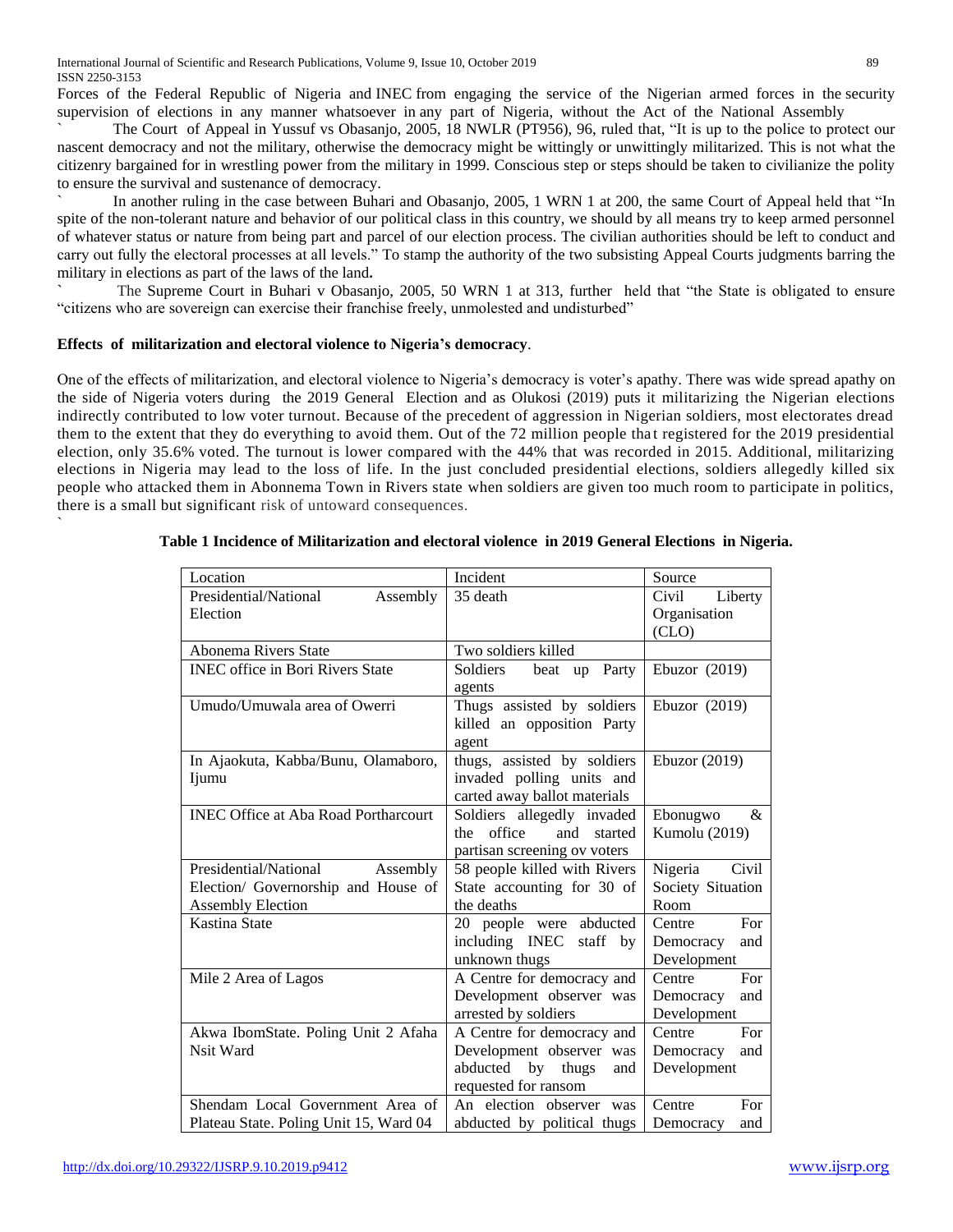|                                                                       | for reporting and sharing                                | Development   |
|-----------------------------------------------------------------------|----------------------------------------------------------|---------------|
|                                                                       | photos of an underaged with                              |               |
|                                                                       | permanent voters card.                                   |               |
| Lagos                                                                 | An unknown politician                                    | For<br>Centre |
|                                                                       | slapped a BBC Journalist in                              | Democracy and |
|                                                                       | a brazen show of power                                   | Development   |
| Khana, Gokana, Ikwere, Eleme Tai,<br>Oyibo, Ogu.Bolo Local Government | It was alleged that Police<br>SARS invaded poling units, |               |
| Councils in Rivers State.                                             | collation centres<br>and                                 |               |
|                                                                       | abducted electoral officers,                             |               |
|                                                                       | shot and killed innocent                                 |               |
|                                                                       | persons.                                                 |               |

Another implication of militarizing elections in Nigeria is that it heats up the polity, and puts fear on voter, which may eventually lead to the disruption of activities days to elections.

## **Findings**

This paper makes the following findings:

- 1. That there is no provision in the organic law of Nigeria ( 1999 constitution as amended) that prohibited the Armed forces from assisting or being called upon to provide internal security during elections however there are subsisting judgments of the Court of Appeal and the Supreme Court of Nigeria that bars the military from any engagement election duties, thereby creating a conflict between the constitution and the case laws of Nigeria in respect to deployment of the military during election.
- 2. That the deployment of the military is not unique to 2019 general election as all the past regimes from 1999 till date deployed the military to maintain security during elections.
- 3. That in 2019 general election, some military personnel compromised and abandoned their line of duty and allowed desperate politicians to use the to cause violence during the election especially in Rivers, Kogi and Imo States.
- 4. That one of the most serious effect of militarization and electoral violence apart from question of credibility of the process and loss of lives and properties is voters apathy as only about 35% of registered voter voted during 2019 general election.

#### **Conclusion**

Election is a civil affair where the citizens are constitutionally empowered to exercise their franchise, however in a country that has witnessed series of breach of security from the political class during elections since independence, as well as the current spate of insecurity in the country, it is incontrovertible that considering the lack of capacity of Nigeria Police in providing security in the country, the military has a duty to assist in ensuring safety of lives and properties during elections.

` The paper argues that in this era of insecurity in the country, the Nigerian Military is constitutionally empowered to provide security in civil activities such as elections when called upon to do so but should be done in line with their rules of engagement and not to allow overzealous and win at all cost politicians to use them for any illegal activity. The paper recommends that INEC, the military and other security agencies should synergize and work hand in hand to work out modalities for provision of security for election materials, INEC staff, voters as well as all those involved on election duties. Furthermore the paper recommends that the military authorities should educate and give orientation to their officers and men on how to conduct themselves during election duties so as to eschew any form of compromise.

## **Reference**

.

T. O. Adenyi, Elements of Peace Studies and Conflict Resolution. Enugu Oktek, 2016

J. Biegon, *Electoral Violence and Fragility in Africa: Drawing Lessons from Kenya"s ` Experience in the 2007/2008 Post-Election Violence.* Paper for Presented at the Poster ` Session of the Conference on Financial Markets, Adverse Shocks and Coping Strategies ` in Fragile Countries, Accra, Ghana, 21-23 May 2009 University of Pretoria, South ` Africa, 2009.

Bonn International Center for Conversion, Military Capacities and Means The Global ` Militarisation Index (GMI), 2019**.** Available at [warpp.info/en/m3/articles/militarisation](http://warpp.info/en/m3/articles/militarisation)

Buhari vs Obasanjo, (2005) 1 WRN 1 at 200, 313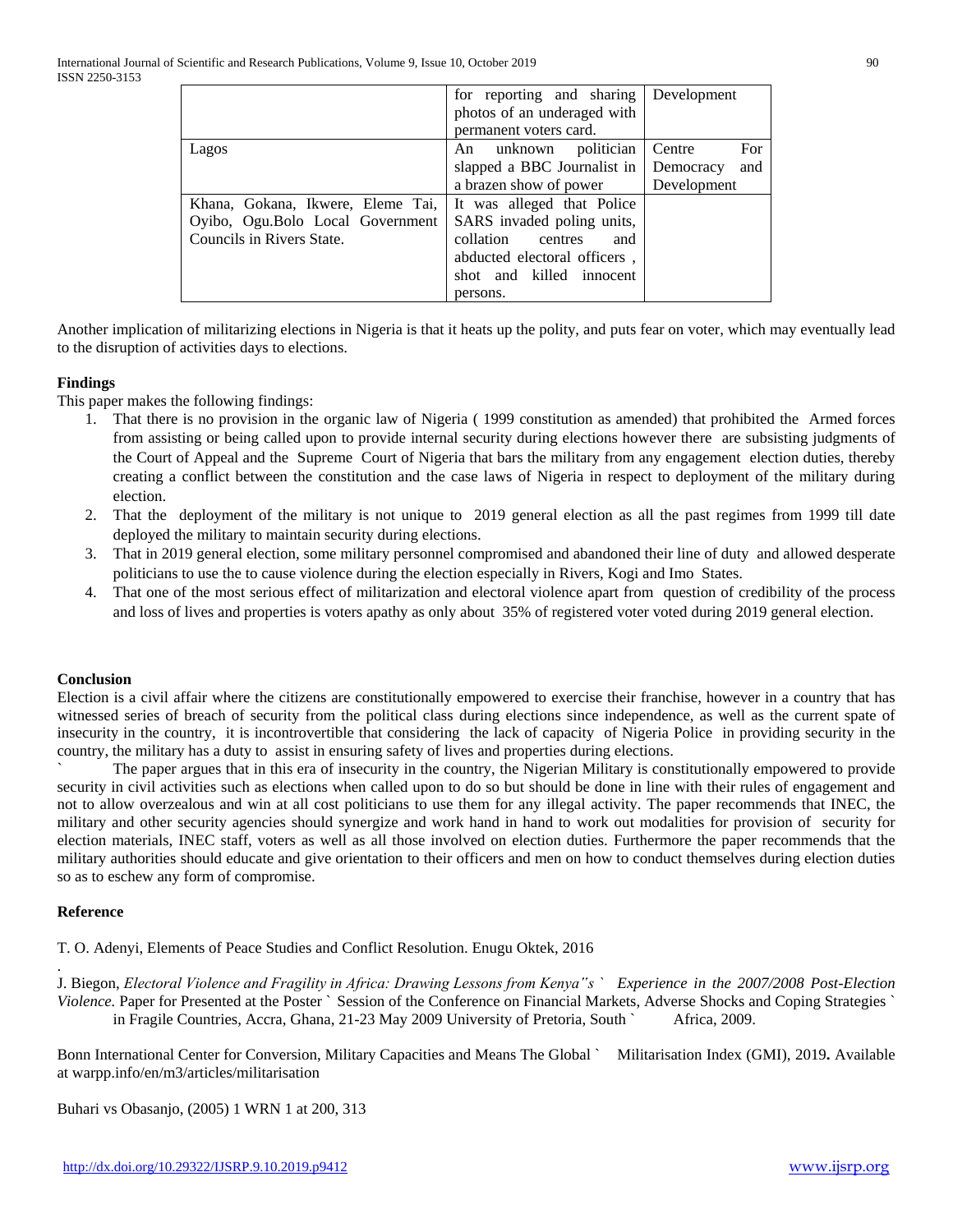`

J. Chukindi, Military's involvement in 2019 elections and the promise of ` neutrality.2019, March 7. Available at [https://dailypost.ng/2019/03/07/militarys-involvement-2019-`](https://dailypost.ng/2019/03/07/militarys-involvement-2019-%60) elections-promise-neutrality/

M. Ebonugwo, & C. Kumolu, Militarisation of 2019 Election, 2019 March 21. Available at https://www.vanguardngr.com/2019/03/militarisation-of-2019-elections/

C. Ebuzor, PDP Decries Killings, Violence, militarization of poll by APC, 2019. Available at ` [https://www.pulse.ng/.../pdp](https://www.pulse.ng/.../pdp-decries-killings-violence-militarisation-of-polls...apc/040...)[decries-killings-violence-militarisation-of-polls...apc/040...](https://www.pulse.ng/.../pdp-decries-killings-violence-militarisation-of-polls...apc/040...)

H. Farzana, Ethnic Conflict, Post-Colonial Nation Building and Militarization. Asian ` Regional `Exchange for New Alternatives (ARENA) 21,(1), 2005. Pp. 110-124

J. Fischer, Electoral Conflict and Violence A Strategy for Study and Prevention. IFES ` White ` Paper: Available at [www.unpan1.un.org,](http://www.unpan1.un.org/) 2002. pp 1-36.

K. Höglund, *Electoral Violence in War-Ravaged Societies: The Case of Sri-Lanka*. Paper ` prepared for the Workshop on Power-sharing and Democratic Governance in `Divided ` Societies, Center for the Study of Civil War, PRIO. Uppsala University, Sri Lanka, ` 2006. Available `at http: www.prio.no/files/file48115 hoglund prioworkshop.pdf

M. Hounkpe, & A. Gueye, The Role of Security Forces in the Electoral Process: the Case of Six ` West African Countries. Abuja: Friedrich-Ebert-Stiftung, 2010.

O. Igbuzor, *Electoral Violence in Nigeria.* Asaba: Action Aid Nigeria, 2010.

P. K. Inokoba, & Zibima, T. "Militarization of the Nigerian electoral process and the ` political disempowerment of the Nigerian woman", *International Journal of ` Development and Sustainability,* 3(9), 2014. Pp. 1836-1847.

M. Khabele, & D. D. Zounmenou, The tension between militarization and ` democratisation in West Africa : a comparative analysis of Niger and Guinea. *Journal of ` [African Elections,](https://journals.co.za/content/journal/eisa_jae)* [10 \(2\)](https://journals.co.za/content/eisa_jae/10/2), 2011. pp 93 - 114 J[. Mapuva,](mailto:Mapuva,%20J%20(2010)) Militarisation of Public Institutions, Flawed Electoral Processes and ` CurtailedCitizen Participation: The Case of Zimbabwe Journal of Legislative ` Studies 16(4), 2010. Pp. 460-475 News Express Military cannot be barred from election duty `Intersociety, 2015 February, 21. ` Availableat

[https://newsexpressngr.com/.../9731-Military-cannot-be-barred-from-`](https://newsexpressngr.com/.../9731-Military-cannot-be-barred-from-%60election-duty-%60Int.) election-duty-` Int.

C. Nwangwu , Biometric Voting Technology and The 2015 General Elections In ` Nigeria `Being a Paper Presented at Two-Day National Conference on "The 2015 General ` Elections in Nigeria: The Real Issues" organized by The Electoral Institute between 27th ` and 28th July 2015 *Arabian Journal of Business and Management Review 5 (10)*, 2015.

O. B. C. Nwolise, "Electoral Violence and Nigeria"s 2007 Elections" *Journal of African ` Elections* 6(2), 2007. pp. 155-179

N. O. Obakhedo, Curbing Electoral Violence in Nigeria: The Imperative of Political ` Education *International Multidisciplinary Journal,* Ethiopia 5 (5), 2011. pp 99-110

O. Oghenahogie, CDS, General AG Olonisakin Justifies `Military's Involvement ` involvement in 2019 General Elections; Says its Constitutional, 2019 Available at ` [`https://securitykingng.org/uncategorized/cds-2/](https://securitykingng.org/uncategorized/cds-2/)

A. Olaniyan, & O. B. Amao, Election as warfare: Militarization of elections and the ` challenges of democratic International *Affairs Forum Spring,* 2015. pp. 70-81

F. Olokor, Rivers election: Soldiers, armed gangs used to intimidate, arrest our staff. 2019 ` March 16. Available at [https://punchng.com/rivers-election-soldiers-armed-gangs-used-`](https://punchng.com/rivers-election-soldiers-armed-gangs-used-%60) to-intimidate-arrest-our-staff-says-inec

I. Olukosi, The implications of militarizing Nigerian elections, 2015. Available at

` [https://qwenu.com/2019/03/08/militarizing-nigerian-elections](%60https:/qwenu.com/2019/03/08/militarizing-nigerian-elections)

E. Okechukwu, C. C. Ugwu & U. .D. Onu, Implications of Militarizing Elections in Nigeria: The Ekiti and Osun State. *Journal of Security Studies and Global Politics* 1 (1), 2016 pp. 19-28